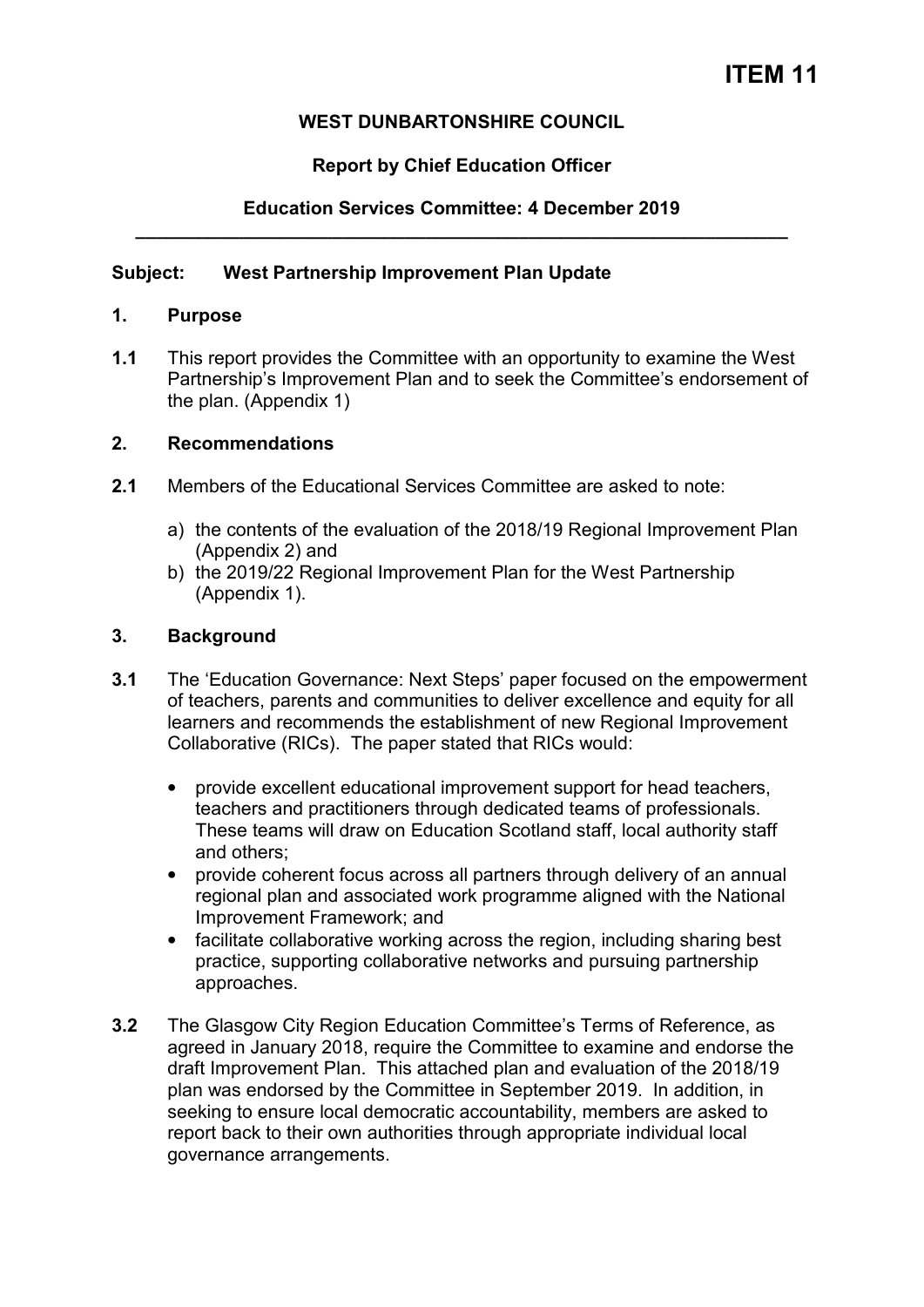# **4. Main Issues**

- **4.1** The Glasgow City Region Education Improvement Collaborative (known as the West Partnership) is made up of the following local authorities: East Dunbartonshire, East Renfrewshire, Glasgow, Inverclyde, North Lanarkshire, Renfrewshire, South Lanarkshire and West Dunbartonshire.
- **4.2** The improvement plan, and associated actions, is also overseen by the existing governance arrangements for each local authority. The West Partnership is overseen by the Glasgow City Region Education Committee made up of the Education Conveners (or appropriate substitute) from each member authority. The Committee meets on a quarterly basis
- **4.3** The evaluation of the 2018/19 Plan (Appendix 1) and the 2019/22 Regional Improvement Plan (Appendix 2) were submitted to the Scottish Government in September 2019 after having been agreed by the Committee.

# **5. People Implications**

**5.1** There are no personnel issues related to this report.

# **6. Financial and Procurement Implications**

**6.1** There are no financial implications related to this report.

### **7. Risk Analysis**

**7** As members are only being asked to note the contents of this report and the attached appendix a risk assessment is not required.

### **8. Equalities Impact Assessment (EIA)**

**8.1** Educational Services has carried out a screening in equality for this report. The report was found not to be relevant to the specified equality duty because the content provides an update on service delivery rather than stating a change of policy.

### **9. Consultation**

**9.1** Legal Services and the Section 95 Officer have been consulted in relation to the content of this report.

### **10. Strategic Assessment**

**10.1** This report reflects the Council's aspiration to have a strong local economy, improved employment opportunities and efficient and effective frontline services that improve the everyday lives of residents. These are strategic priorities for 2017-2022.